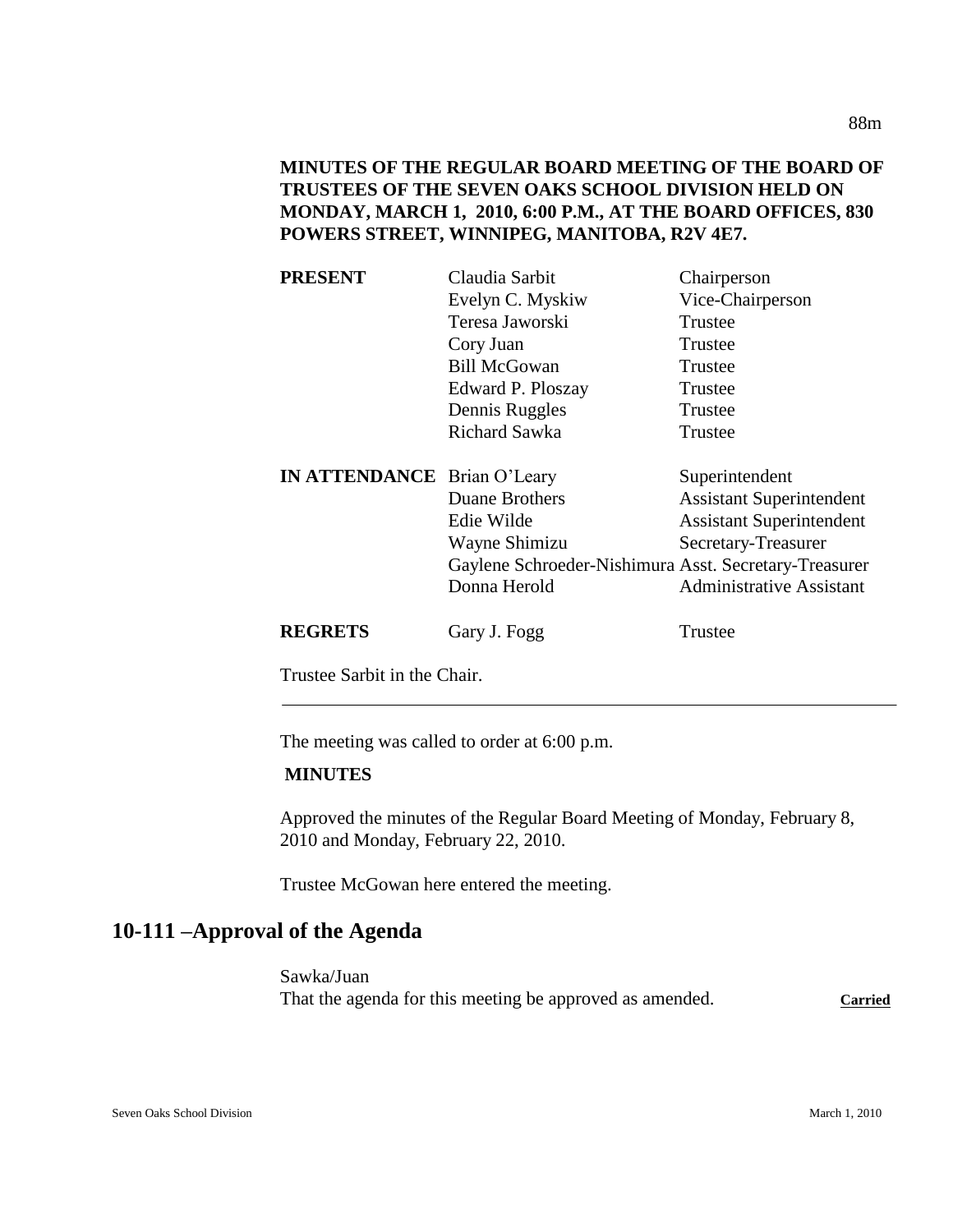### **COMMITTEE OF THE WHOLE**

## **10-112 – Moved into Committee of the Whole at 6:04 p.m.**

### **COMMITTEE OF THE WHOLE**

Ploszay/Ruggles That the Board move into Committee of the Whole. **Carried**

Trustee Myskiw in the Chair.

### **OFFICERS' REPORT**

Trustees Ruggles and Trustee Sawka reported on developments arising from collective bargaining. Trustee Jaworski had no developments to report.

### **SUPERINTENDENTS' PERSONNEL REPORT**

### **10-113 – Superintendents' Personnel Report**

McGowan/Sawka That the Superintendents' Personnel Report be ratified. **Carried**

#### TEACHER APPOINTMENTS

Appointed the following to Limited Teacher-General (term) contracts:

Anita Annell, full-time (1.00), effective February 12, 2010 (indefinite) Kristen Knight, full-time (1.00), effective February 1, 2010 (indefinite) Harpreet Panag, full-time (1.00), effective February 16, 2010 (indefinite)

#### CUSTODIAN APPOINTMENT

Appointed Randall Barrett to a full-time (1.00) on supply custodian, effective February 16, 2010.

#### TEACHER LEAVE OF ABSENCE

Granted Jannah Rittberg to a full-time (1.00) leave of absence, without pay, effective the 2010-2011 school year.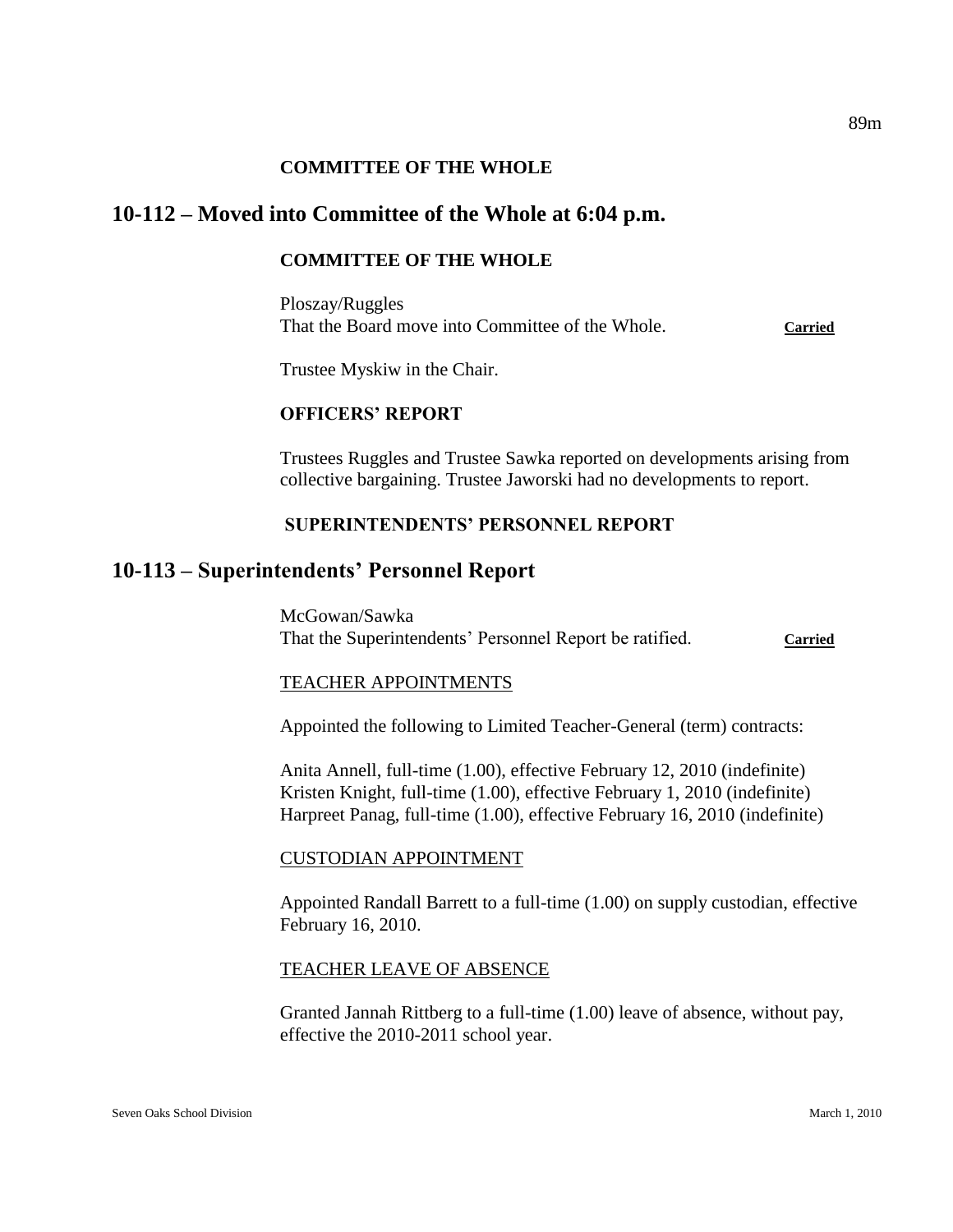### **SUPERINTENDENTS' PERSONNEL REPORT**

### TEACHER MATERNITY/PARENTAL LEAVES

Granted the following teachers maternity and parental leaves:

Jennifer Hughes, effective May 8, 2010 to June 30, 2011 Michelle Vermette, effective March 27, 2010 to March 27, 2011

### PARAPROFESSIONAL LEAVES OF ABSENCE

Granted Vijayaluxmi Shell an extension to her part-time (.50) leave of absence, without pay, to June 30, 2010.

Granted Denis Tom a full-time (1.00) leave of absence, without pay, effective February 13, 2010 to February 10, 2011.

### TEACHER RESIGNATIONS

Received notice of intent to resign from Wade Houle and Dyana Lindenschmidt effective June 30, 2010.

### ADMINISTRATOR RETIREMENT

Received notice of intent to retire from Grant Patterson effective June 30, 2010.

### TEACHER RETIREMENTS

Received notice of intent to retire effective June 30, 2010 from the following teachers:

Eva Azuelos Lynn Dubesky Roger Bamburak Janet McMillan Keith Burr

### **SUPERINTENDENTS' REPORT**

The following matters were received as information:

- **Personnel Matters.**
- Big Picture Learning.
- **Sunny Mountain Daycare Update.**
- **TJ's Gift Foundation 4<sup>th</sup> Annual Gala Evening.**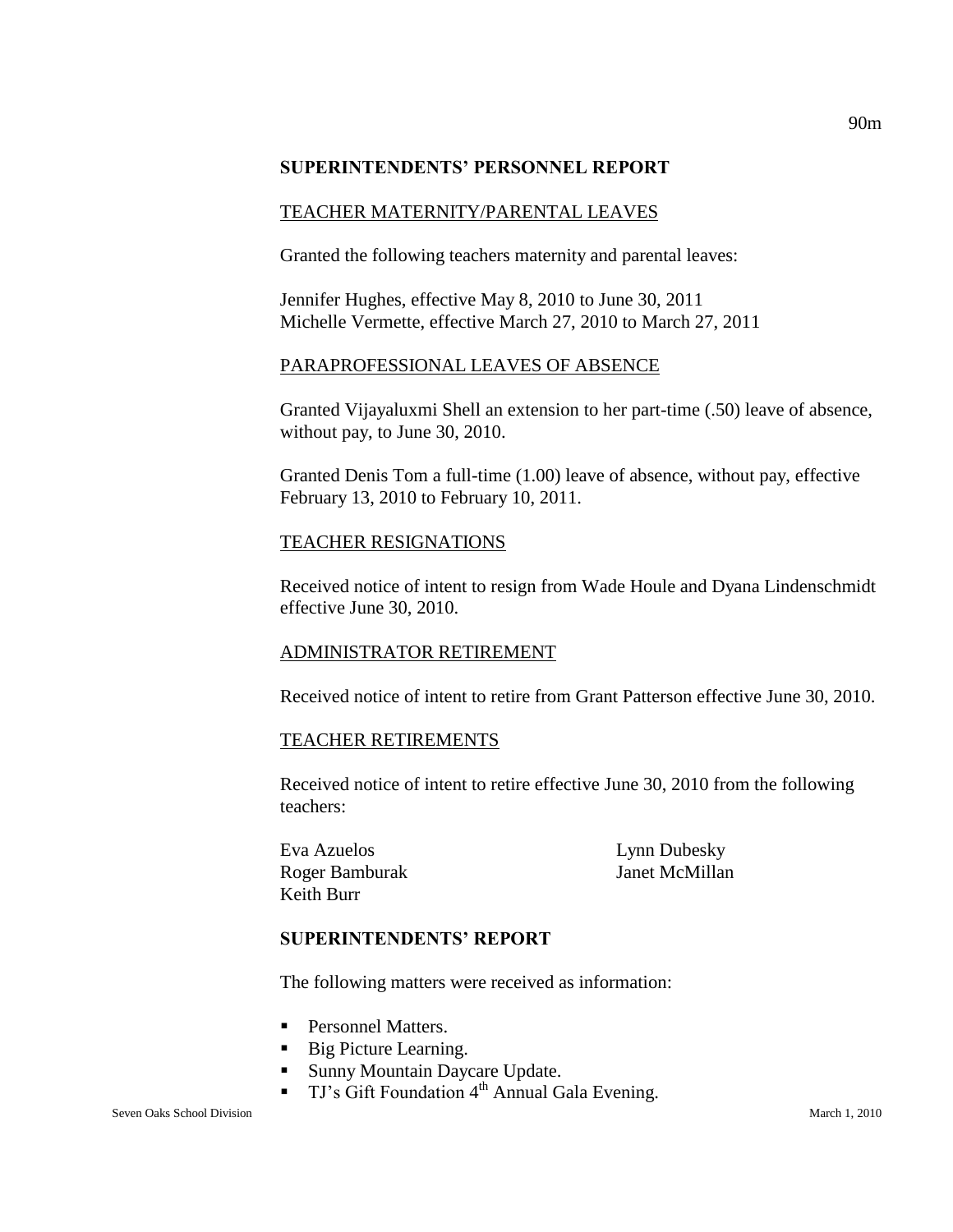### **SUPERINTENDENTS' REPORT**

■ Third Draft Budget Update.

Trustee Sarbit in the Chair

# **10-114 – Pembina Trails School Division Portioning Rates on Properties for Taxable Assessments Purposes**

Jaworski/Ruggles

Approved that the Board send a letter to the Minister of Education supporting the position taken by the Pembina Trails School Division with respect to portioning. **Carried** 

# **10-115 – 2010-2011 School Calendar**

Juan/Myskiw That the school calendar for the 2010-2011 school year be approved with September 7 and 8, 2010 being orientation days for K to 8 schools.

**Carried** 

# **10-116 – 2009-2010 Board Calendar**

Sawka/McGowan Approved that the Regular Budget meeting scheduled for Thursday, March 11, 2010 be moved to Monday, March 8, 2010 (replacing the Informal Board meeting scheduled for that day). **Carried** 

### **CONSENT AGENDA**

# **10-117– Consent Agenda**

Jaworski/Ruggles That the Consent Agenda be approved. **Carried**

Cheque Listing - February 2010

That cheques #2102328-#2102742, #210093-210102 (US) and direct deposit #210002963-#210003533 in the amount of \$4,304,772.72 be approved.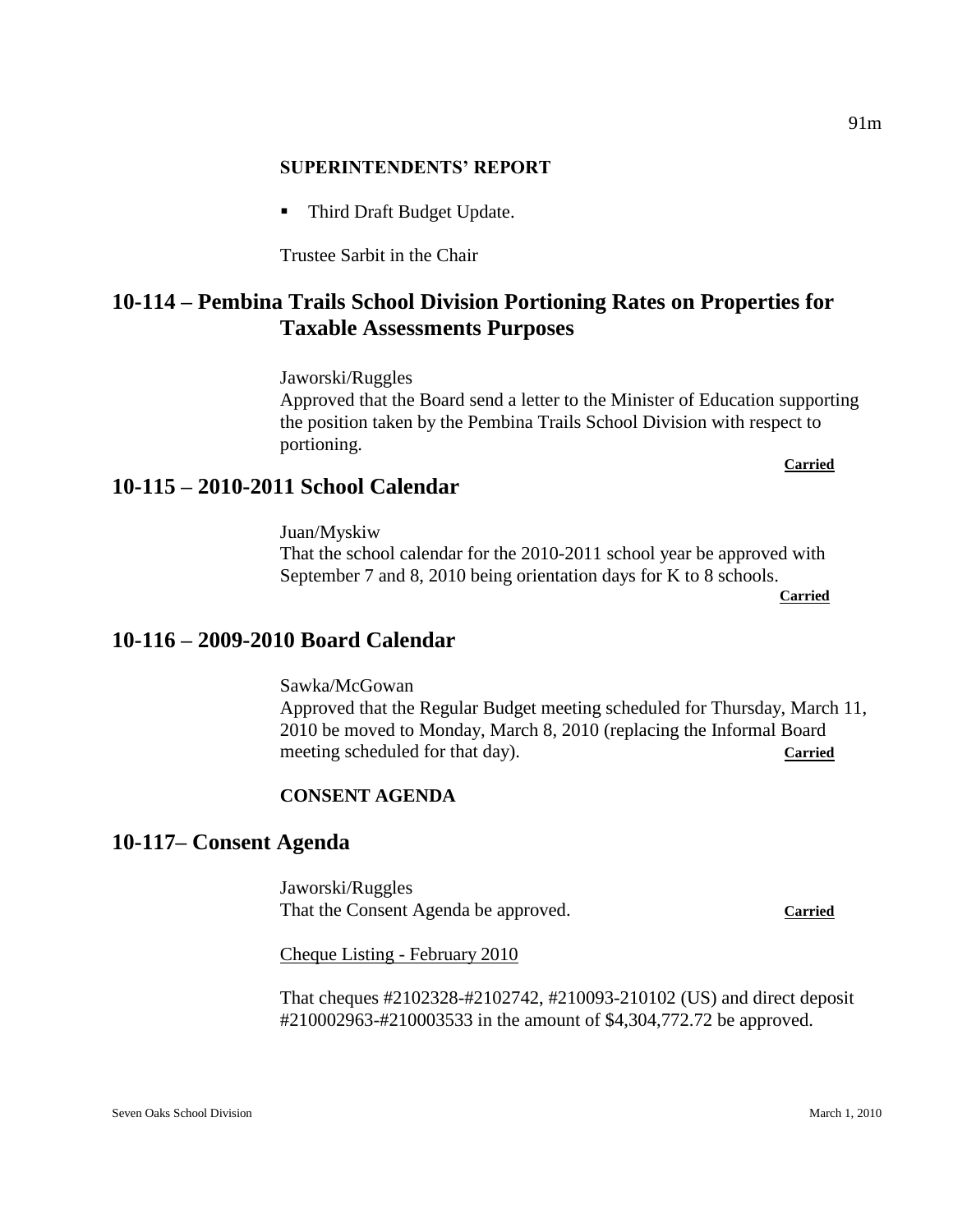#### Number Ten Architectural Group Invoice No. 7674

That Invoice No. 7674 for the Sunny Mountain Daycare Feasibility Study in the amount of \$704.75 be approved.

### Regent Construction Certificate of Payment No. 8

That Certificate of Payment No. 8 for the Garden City Collegiate West Roof Replacement/Reinforcement Phase 2 project in the amount of \$23,755.81 be paid to Regent Construction.

### Statutory Holdback on Regent Construction Certificate of Payment No. 8

That 7-1/2% Statutory Holdback on Certificate of Payment No. 8 for the Garden City Collegiate West Roof Replacement/Reinforcement Phase 2 project in the amount of \$1,834.43 be paid to the SOSD/Regent Construction-GCCI West Roof Reinforcement Phase 2 account.

### Stantec Consulting Invoice No. 434924

That Invoice No. 434924 for Riverbend/A.E. Wright Portables in the amount of \$3,832.21 be paid to Stantec Consulting.

### Release of Statutory Holdback to Regent Construction

That the 7-1/2% Statutory Holdback in the amount of \$139,477.57 plus accrued interest in relation to Garden City Collegiate West Roof Replacement/Reinforcement Phase 2 be paid to Regent Construction Inc.

### GST on Release of Holdback to Westland Construction

That GST on the Release of Holdback for Garden City Collegiate West Roof Replacement/Reinforcement Phase 2 in the amount of \$6,973.88 be paid to Regent Construction.

### **ITEMS OF INFORMATION**

Received the following items of information:

- Justice Murray Sinclair and Mary Courchene (Elder in Resident) presentation on the Residential School Era – H.C. Avery School, March  $9<sup>th</sup>$ , 9:00 a.m. to 11:00 a.m.
- R.F. Morrison Pancake Breakfast.
- A.E. Wright's K-8 Humpty Dumpty Concert.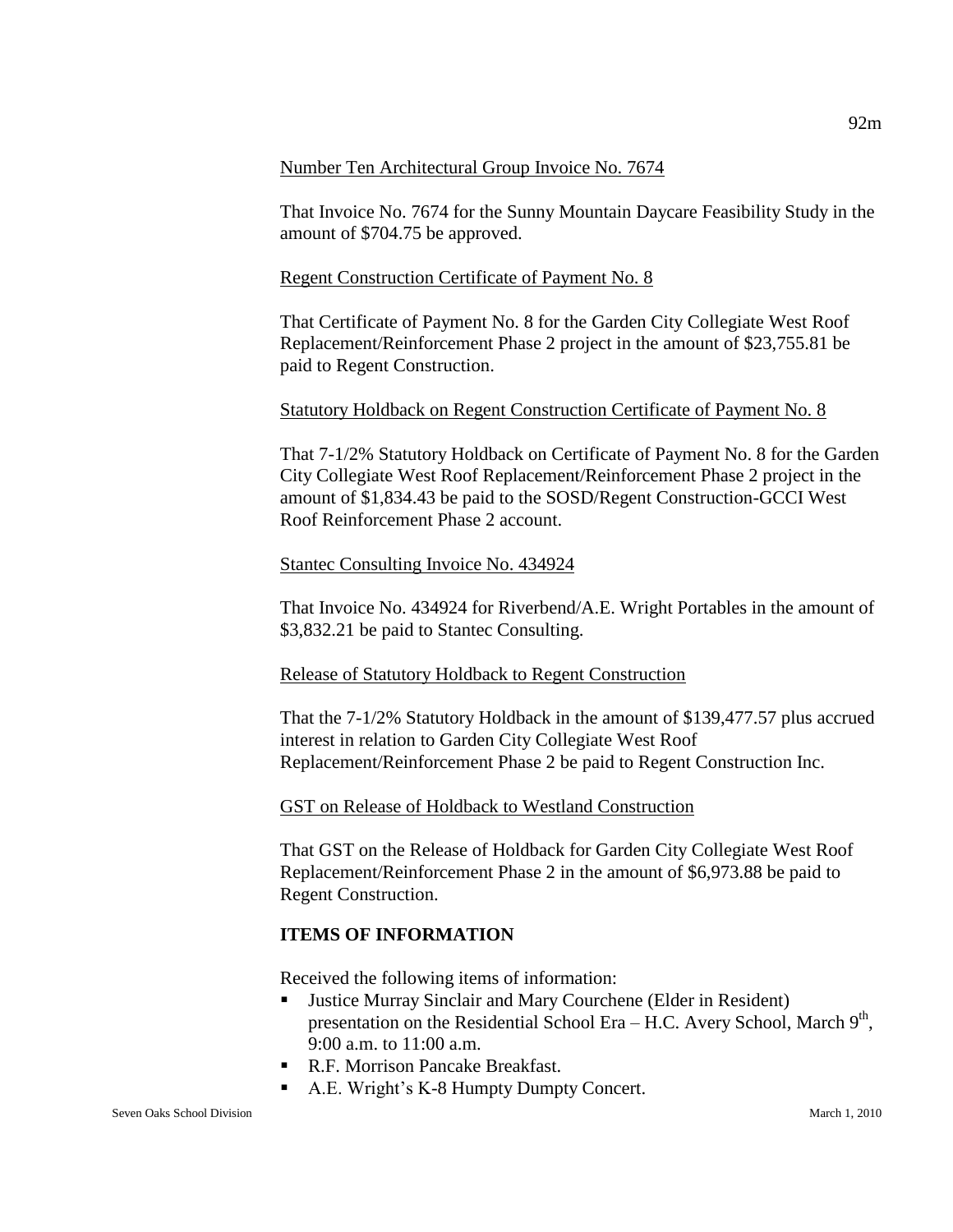### **ITEMS OF INFORMATION**

■ Unite to Change Sustainable Development Workshop.

## **CONFERENCE REPORTS**

Bruno Malis, Teacher, James Nisbet School: Florida Educational Technology Conference (FETC), January 2010, Florida.

## **CORRESPONDENCE**

- **MSBA Executive Highlights February 8, 2010.**
- Jon Young, Professor, Faculty of Education, University of Manitoba: Free Press Article: "School trustees are not pickpockets, public school funding is not a shell game."
- Robyn Lechow, Public Relations Chair, MCEC: 20th Annual Yes I Can! awards, February 18, 2010, Victoria Inn, Winnipeg. The following students from Seven Oaks received awards: Gabriel Linklater, Riverbend – Arts; Hope Pierre, ÉSOMS – Arts; Seth Linklater, Riverbend - Community Service.
- **MSBA e-bulletin: February 17, 2010.**
- Division Scolaire Franco-Manitobaine: La Division scolaire francomanitobaine fait un appel de candidatures pour le poste suivant: Direction générale adjointe Contrat à 100%.
- **MSBA 2008-2009 Annual Report: The 2008-2009 Annual Report of the** Manitoba School Boards Association is now available exclusively in electronic format:

<http://www.mbschoolboards.ca/whoweare/documents/annual%20report2.pdf> .

- Doug Hanna, Partner, Number TEN Architectural Group: Letter expressing Number TEN's interest in making a donation to the Seven Oaks School Division / Education Foundation for a new scholarship.
- Mike O'Shaughnessy, City of Winnipeg: 13th Annual Mike O' Shaughnessy Fundraising Pool Tournament in support of Habitat for Humanity on Monday, March 15, 2010.
- George Coupland, Director, Labour Relations, MSBA: Important Notice regarding Regional Collective Bargaining Meetings.
- Rick Dedi, Executive Director, PSFB: PSFB authorization to proceed to tender the École Riverbend/Arthur Wright Modular Classrooms and Link Additions project.
- Cliff Meder, Director of Operations, Seven Oaks School Division: Garden City Collegiate Addition & Renovations Change Order No. 9.
- Jasmina Veinot, Admin. Assistant, Number TEN Architectural Group: Garden City Collegiate Addition and Renovations Change Order No. 10.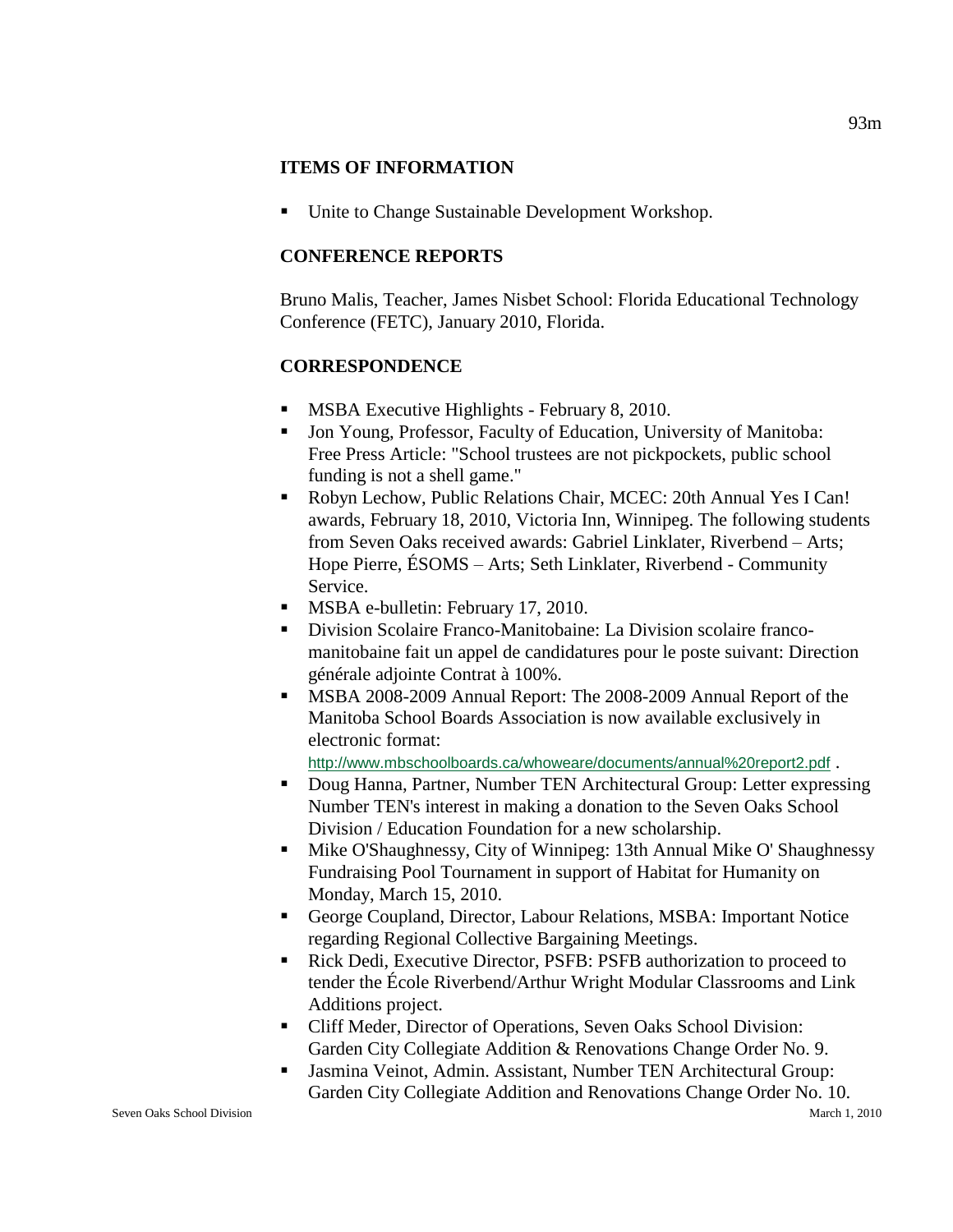### **CORRESPONDENCE**

- Cliff Meder letter to Public Schools Finance Board: Letter delivered to George Marchildon, P.Eng, at Public Schools Finance Board on February 19, 2010 regarding the Garden City Collegiate West Heating Replacement tender.
- George Buri, Chairperson, Board of Trustees, Brandon School Division: Letter to Nancy Allan, Minister of Education regarding 2010/2011 Budget.
- **MSBA Resolutions and Policy Committee: 2010 Convention Resolutions** Packages, which contain 2010 Rules of Procedure, proposed new resolutions, 2005 policies for reaffirmation and 2005 policies to be archived.
- Winnipeg Youth Orchestras: Thank you letter for support of young musicians and 2 complimentary tickets to the Sounds of Spring Concert, Tuesday, May 11 - 7:00 p.m.
- The MERN Journal Volume 3.

# **ANNOUNCEMENTS**

# **Board Meeting Dates:**

Monday, March 8, 2010 – Regular Budget Monday, April 5, 2010, 6:00 p.m. - Regular Board Monday, April 19, 2010, 6:00 p.m. - Informal Board Monday, April 26, 2010, 6:00 p.m. - Regular Board Monday, May 3, 2010, 6:00 p.m. - Informal Board Monday, May 10, 2010, 6:00 p.m. - Regular Board Monday, May 17, 2010, 6:00 p.m. - Informal Board Friday, May 28 & Saturday, May 29, 2010 - Board Retreat - Gimli

# **Other Dates:**

- Seven Oaks Education Foundation AGM Tuesday, March 9, 2010, 5:00 p.m. - Canad Inns Garden City.
- **MSBA AGM March 18 to 20, 2010 Delta Winnipeg,** 350 St. Mary Avenue.
- Garden City Collegiate Commons Grand Opening Wednesday, May 12, 7:00 p.m.

# **10-118 – Moved to Committee of the Whole at 8:16 p.m.**

Ruggles/Juan That the Board here returned to the Committee of the Whole at 8:16 p.m. 94m